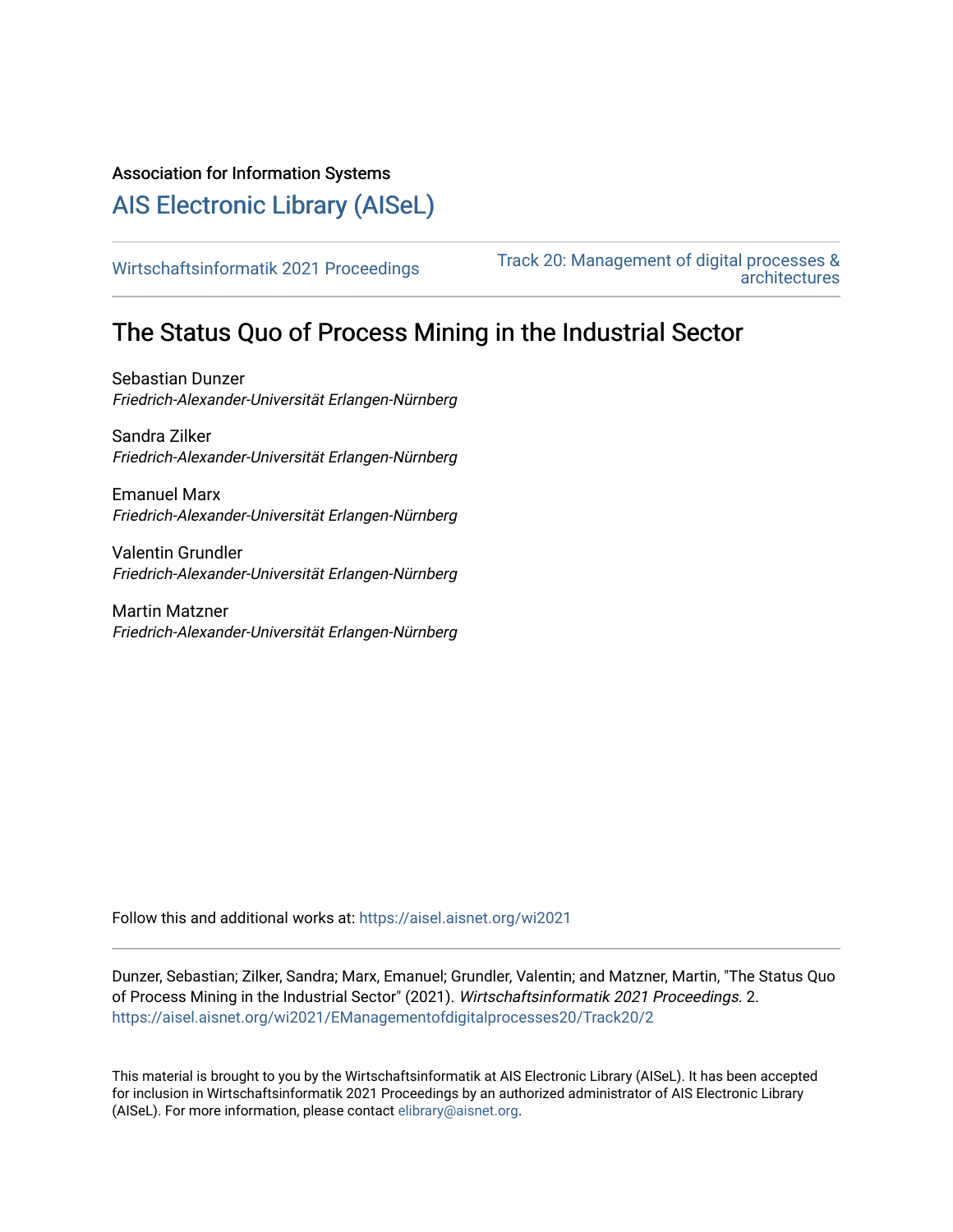## **The Status Quo of Process Mining in the Industrial Sector**

Sebastian Dunzer, Sandra Zilker, Emanuel Marx, Valentin Grundler, Martin Matzner

Friedrich-Alexander-Universität Erlangen-Nürnberg, Lehrstuhl für Digital Industrial Service Systems, Nürnberg, Germany {sebastian.dunzer, sandra.zilker, emanuel.marx, valentin.grundler, martin.matzner}@fau.de

**Abstract.** Since process mining started to reveal the potential of event logs, it has been applied in various process settings ranging from healthcare to production. Every single setting poses its challenges to process analysts who want to apply process mining. The present paper aims at minimizing such challenges for enterprises in the industrial sector by providing a coherent overview of existing cases. Our systematic literature review relates each production form and layout from existing case studies to the applied process mining type. Further, we use Porter's value chain to distinguish operations from other primary and support activities in production. We present the application of process mining, particularly for the production process and the primary activities other than the operations. The results indicate that process mining fits best with cellular production layouts with batch or line production processes.

**Keywords:** process mining, production, production form, production layout

#### **1 Introduction**

Recent developments enable companies to use data from information systems to analyze their operation[s \[1\].](#page-14-0) One of these developments is process mining. Process mining creates insights from event logs captured by process-aware information systems (PAIS) [\[2\].](#page-14-1) PAIS track all steps that are required to conduct a particular workflow [\[3\].](#page-14-2) The range of existing PAIS includes, e.g., manufacturing execution systems and enterprise resource planning systems. The resulting event logs must uniquely identify process instances, the according events, and their respective execution order [\[4\].](#page-14-3) With this information, process mining generates knowledge from event logs by utilizing a combination of data mining and business process management methods [\[2\].](#page-14-1)

Process mining can be used for different kinds of processes, such as economic activities. Economic activities can be divided into different sectors based on the activity's characteristics [\[5\].](#page-14-4) Since the *production* processes of tangible goods are at the center of the *industrial* or secondary *sector*, their optimization has been of particular interest to researchers and practitioners [\[6\].](#page-14-5) The scientific literature contains a multitude of defi-

<sup>16</sup>th International Conference on Wirtschaftsinformatik, March 2021, Essen, Germany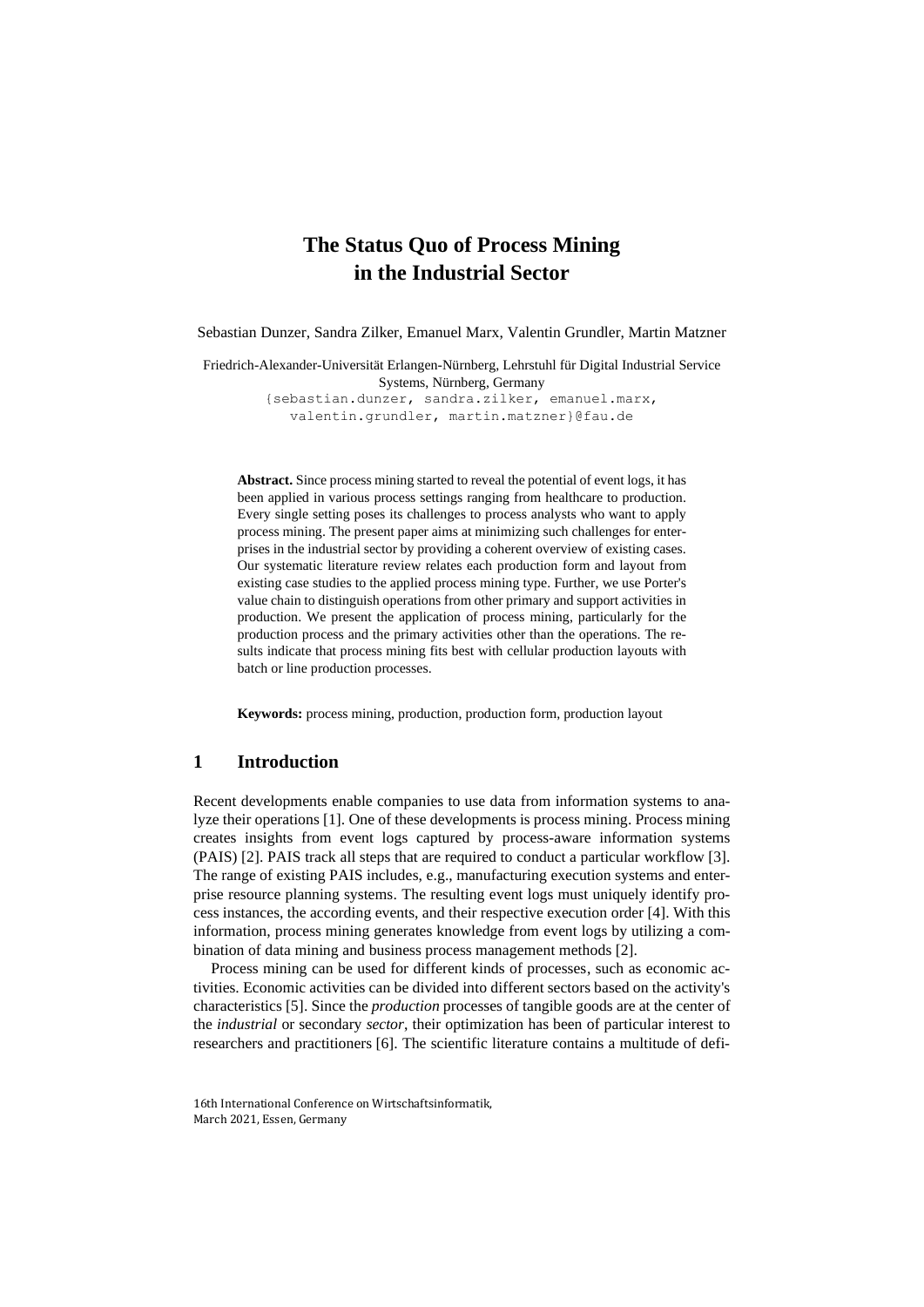nitions for the term *production.* However, there is a general understanding that *production* describes the transformation of input, such as raw materials or semi-finished products, combined with immaterial input, such as labor or know-how, into output, like finished goods or services [\[7\].](#page-14-6) *Manufacturing,* on the other hand, typically uses raw materials as input. The term *production* is more general than the term *manufacturing* and will be used primarily in this paper. However, both terms are often used interchangeabl[y \[8\].](#page-14-7)

In contrast to administrative processes, production processes differ significantly in separate organizations. The variety of production processes ranges from the continuous flow and highly standardized processes [\[9\],](#page-14-8) e.g., oil refinement, to order-based production with high customization [\[10\],](#page-14-9) e.g., aircraft. Thus, the production follows distinct paradigms and utilizes different job-shop layouts.

The literature defines several goals for a company's success related to the production processes. These are, e.g., minimizing the throughput time, costs, or downtimes. To realize those goals, e.g., by eliminating bottlenecks, companies must know what their production processes look like [\[11\].](#page-14-10) Therefore, process mining, specifically process discovery, aims at generating a process model based on the event log data from a production process. Besides discovering processes, process mining also checks whether a particular process conforms to the to-be process and further enables process enhancement [\[2](#page-14-1)[, 12\].](#page-14-11) However, the differences regarding standardization impede recommending general approaches to analyze and optimize production processes.

Recent research evaluated process mining in several settings, e.g., oncology [\[13\],](#page-14-12) elderly care [\[14\],](#page-14-13) and health care in general [\[15](#page-14-14)[, 16\].](#page-14-15) Even though different views on enterprises, including production firms, have been examined, e.g., the supply chain [\[17\],](#page-14-16) we find production itself is not at the center of interest [\[18\].](#page-14-17)

Based on this, we provide a coherent overview of the status quo of process mining in the context of production, i.e., the industrial sector, by answering the following research question:

#### **RQ:** *Which type of process mining was applied to the different production layouts and forms?*

We support the general understanding of process mining in production by providing an overview that links the form of production and the production layout to the applied process mining types from existing case studies. Therefore, we follow Webster and Watson's [\[19\]](#page-14-18) and Kitchenham's [\[20\]](#page-14-19) guidelines for conducting a systematic literature review. To cover the entire scope of production enterprises' activities, we employ Porter's value chain to distinguish between activitie[s \[21\].](#page-15-0) We use a concept-matrix to present the results of the literature review. The matrix classifies existing process mining studies regarding their position in the value chain and their production layout and form. We summarize the identified process mining application shortly to help practitioners find related cases to their own potential process mining use case. As our contribution to academia, we theorize findings from the existing literature and propose future research.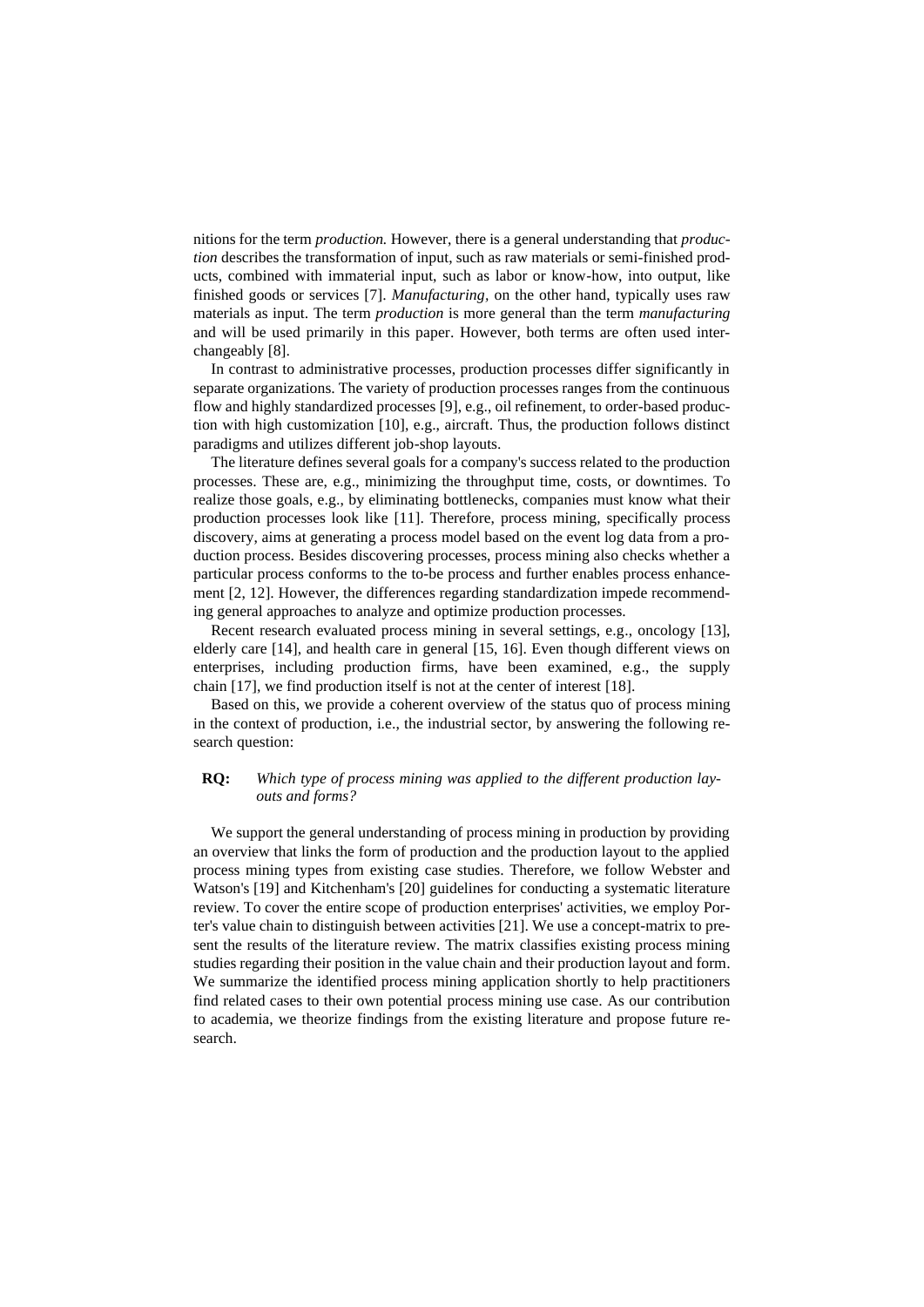The paper is structured as follows. Section 2 presents the relevant theoretical background on process mining, Porter's value chain, and the production setting. Afterward, we present the underlying method. In Section 4, we outline the results and roughly summarize the identified process mining studies. The subsequent section discusses the review results, proposes future research for process mining in the industrial sector, and states limitations to this study. The closing section summarizes the paper.

## **2 Theoretical Background**

#### **2.1 Types of Process Mining**

Process mining aims to "discover, monitor and improve real-world processes (i.e., not assumed processes) by extracting knowledge from event logs readily available in today's (information) systems" [2, p.1]. By exploiting this information using different techniques, one can gain insights into processes that would not be possible by following traditional process management approaches. To provide these techniques, Process Mining is a field of research that sits between data mining as well as business process management. Based on that, the present literature distinguishes three *process mining types* [2]. First, process *discovery* generates process models from an event log. Discovery is useful to gain insights into patterns that may not have been known by process participants. To examine an event log in-depth, analysts filter for specific patterns or data attributes. Second, *conformance checking* reveals whether and how process behavior differs from given models, e.g., process models, organizational models, and policies. Conformance checking can compare planned processes to their respective actual processes, whereby it can unveil errors in the planned and real process. Third, *enhancement* gathers additional information from event logs and adds these to a process model to facilitate process optimization [12].

#### **2.2 Porter's Value Chain**

The processes examined with process mining differ significantly regarding complexity, variety, and t application areas depending on the company and related activities. We use Porter's [\[21\]](#page-15-0) value chain to distinguish these activities based on their *value chain positioning*. Porter classifies activities within value chains into two main groups.

First, primary activities reflect the core business of a firm. These consist of "activities associated with transforming inputs into the final product form. In production, these activities comprise machining, packaging, assembly, equipment maintenance, testing, printing, and facility operations" [\[21\].](#page-15-0) Therefore, these activities are *in- and outbound logistics*, *operations*, *marketing and sales*, and *service* [\[21\].](#page-15-0) We further distinguish *operations* from the other primary activities, as it comprises the production itself. The *support activities* increase the effectiveness of at least one primary activity. Porter divides these into procurement, technology development, human resource management, and firm infrastructure [\[21\].](#page-15-0) However, we do not focus on support activities in the underlying paper as they are not directly related to the form of production.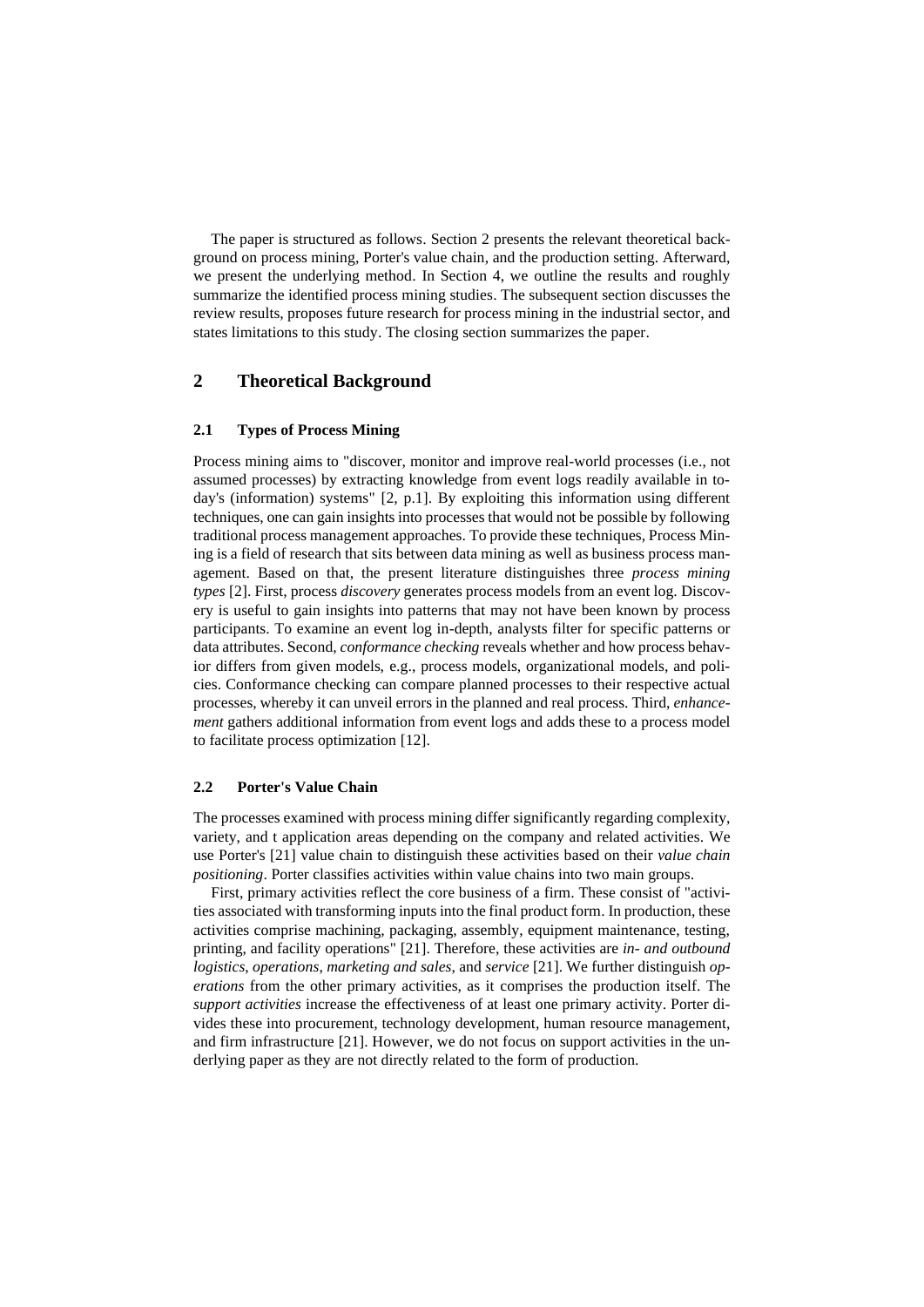#### **2.3 Forms of Production**

The existing literature proposes several ways to classify forms of production. For instance, based on the production volume, the variety of produced goods, or the physical organization of machines or workforce. In the following, we characterize the different *production process types* concerning volume, variety, and production-layout.

Production processes differ in variety and volume of produced goods and range from a high level of customization and a low volume to high standardization with a high volume. The four existing archetypes for this range are defined as follows. A *job process* handles a wide variety of produced goods with a high degree of customization and a low production volume, e.g., ships [\[10\].](#page-14-9) This type of production process requires a high level of flexibility from both the workforce and machinery [\[9\].](#page-14-8) In contrast to job processes, a *batch process* handles high volumes of similar or related products in batches, e.g., bakery goods [\[22\].](#page-15-1) When a firm produced the desired number of products from one batch, it reconfigures the production process for the next batch [\[9\].](#page-14-8) *Line processes* are geared towards standardized products with high production volumes, e.g., cars. Such processes are at the center of optimizing material handling, automation, and cost savings [\[9](#page-14-8)[, 23\].](#page-15-2) Lastly, *continuous flow processes* are highly standardized highvolume processes without any customization, e.g., oil refinement. Raw materials like ores, liquids, or gasesflow through such processes. Theoretically, these processes never need to be stopped if enough raw, auxiliary, and operating materials are provided, and machines do not have any outages [\[9\].](#page-14-8)

In addition to the form of production, we distinguish the *production layout*, i.e., the physical arrangement of operations, facilities, and machines. Overall, there are three types of production layouts, the *job-shop*, the *cellular*, and the *assembly-line* layout. The *job-shop layout* is based on the production process from craftwork. One person is responsible for one item. Hence, the shop floor is designed to enable the free assignment of a producible object to a person or a machine that conducts the complete production process. The flexibility to produce distinct goods is very high but restricts the production volume. Therefore, line processes or continuous-flow processes are considered infeasible in the job-shop layout. Concerning the *cellular layout*, the shop floor comprises independent cells. Each cell, i.e., the assigned machines and workers, is responsible for a specific task. Therefore, the product moves along those cells where each individual step is then performed [\[24\].](#page-15-3) Compared to the job-shop layout, cellular layouts are less flexible regarding the produced goods but handle more significant production volumes. In an *assembly line layout,* all materials, machines, and workers are arranged along one line of production. The directed material flow and the resulting fixed order increase the standardization, but job processes become infeasible in an assembly-line layout [\[24\].](#page-15-3)

#### **3 Method**

To answer the research questions, we conduct a systematic literature review following Webster and Watson [\[19\]](#page-14-18) and Kitchenha[m \[20\].](#page-14-19) Our overall goal is the presentation of the status quo in a specific area. We analyze the progress and identify potential topics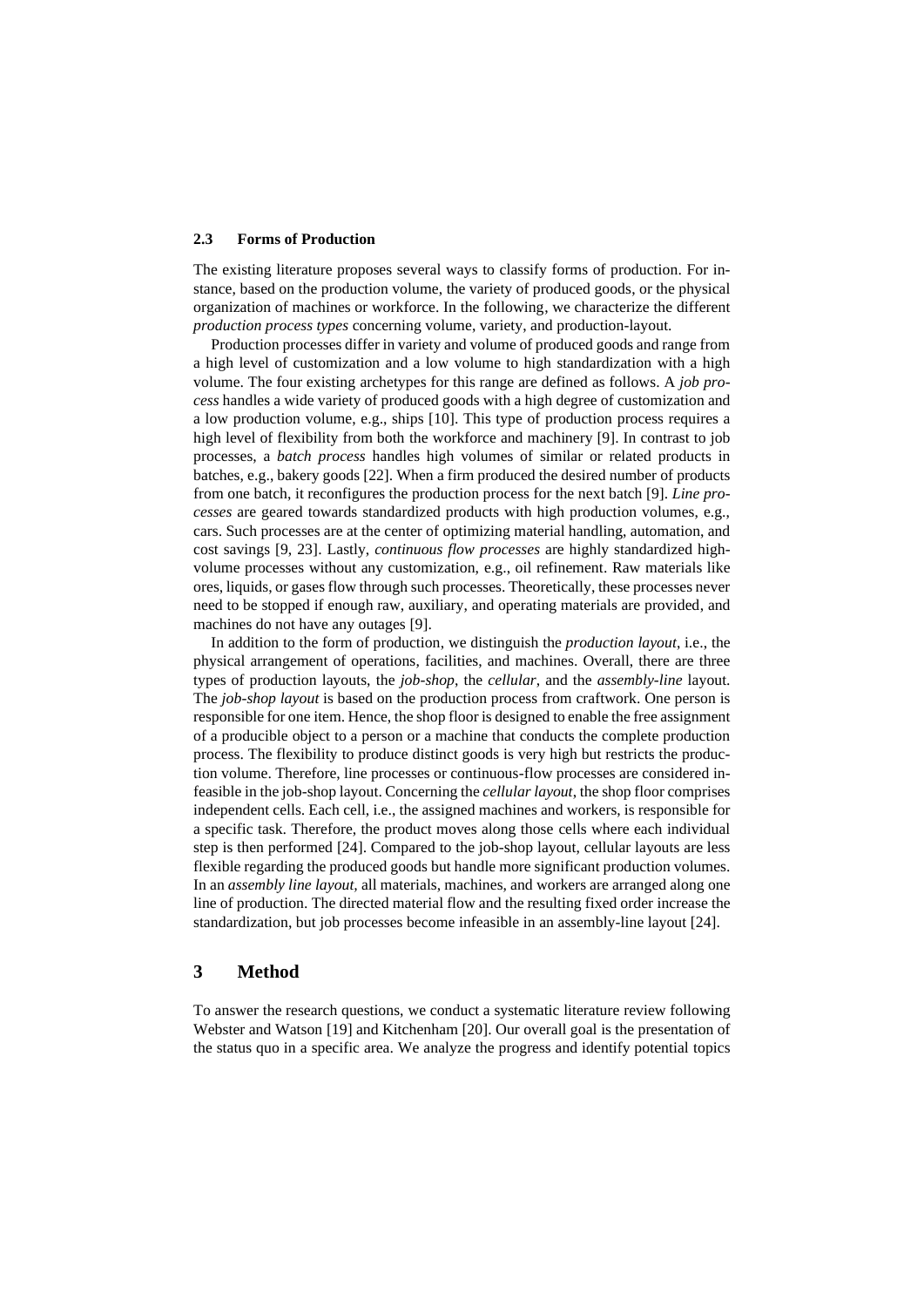for future research in this area. Thus, our review belongs to the descriptive reviews [\[25](#page-15-4)[,](#page-15-5)  [26\].](#page-15-5) The systemic literature review begins with the definition of the review scope [\[27\].](#page-15-6)

The *focus* of our research is on publications of process mining applications in the industrial sector. The *goal* of our review is to investigate what progress has been made so far in the area mentioned above and how far there is a relationship between the chosen process mining type and the characteristics of the production process. Since we evaluate the current state of research, our review's organization is rather *conceptual* than historical or methodological. Due to the descriptive nature of our review, the *perspective* we take is neutral. Given that we present our findings in this conference paper, our review's *audience* consists of scholars, although it provides guidance for practitioners as well. Regarding coverage, Müller-Bloch and Kranz [\[28\]](#page-15-7) argue that "while it may be argued that literature reviews should always be exhaustive, we reckon that analyzing all prior research is neither always possible nor economical and necessary". Consequently, the *coverage* of our review is representative, as is appropriate for descriptive literature reviews. The literature search was conducted on Scopus, EBSCO, and Proquest to cover a wide range of relevant academic journals and conferences. After Proquest, as the third database consulted, only added one paper that we considered relevant, we see this a proof of high coverage of existing releases. The search string that we used is

#### *(*"*process mining" OR* "*workflow mining" OR* "*trace mining") AND (manufactur\* OR production OR factory OR machinery)*

In addition to scientific publications, case studies provided by software vendors or companies using process mining are a relevant source of information about industrial applications. For this reason, we consulted a case study database supplied by the "IEEE Task Force on Process Mining" [\[29\]](#page-15-8) as the second part of our literature search. Within this database, companies and process mining appliers publish their use cases by giving information about business problems, implemented process mining techniques, applied tools, and contributions of the analysis to the business processes. The chair of task force founder van der Aalst then checks these papers for completeness and relevance to ensure data quality.

Already cleaned for duplicates, our initial search resulted in 490 hits, from which 290 trace back to Scopus, 103 to EBSCO, 58 to Proquest, and 39 to IEEE. After removing 54 duplicates, we screened these papers' titles and abstracts. Typical causes for exclusion at this stage were: (1) A missing focus on presenting a practical application of process mining. For instance, if a case describes the process mining potential only theoretically or if a case only uses simulated or generated production data. (2) A missing focus on a primary activity in economic production, (3) insufficient assignability to an organizational form of production. In the first round of analysis, 365 papers were removed from the dataset, leaving 71 articles in the review scope. We performed a forward and backward search afterward [\[19\].](#page-14-18) Therefore, we looked up the identified papers on Google Scholar and analyzed the titles and abstracts from the identified papers' references and the articles that cited a previously identified paper. Whenever a paper dealt with a process mining application in an industrial setting, we included it in the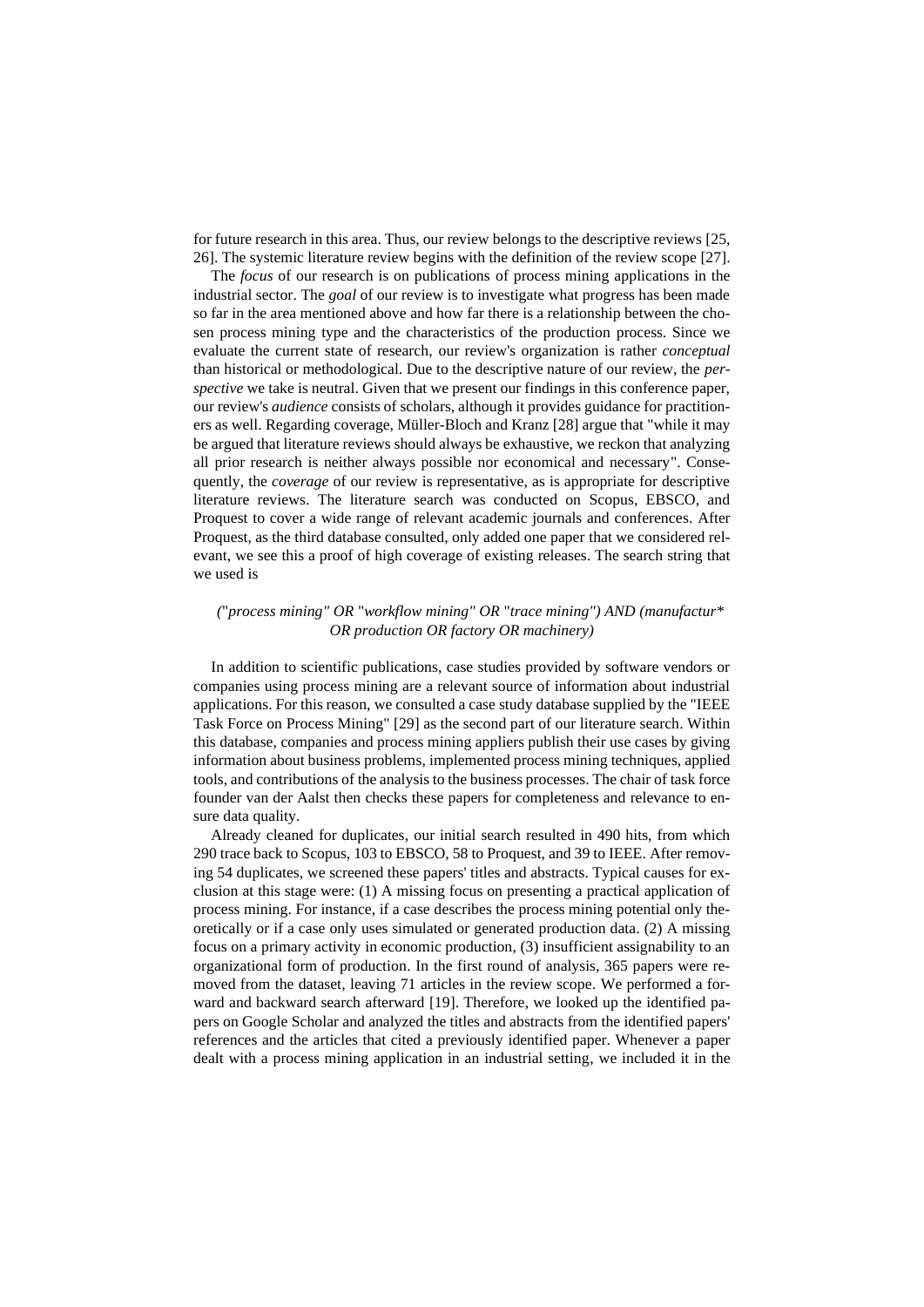review. During this process, we added eight papers to our study. Next, we checked the full text of these papers, having the selection criteria mentioned above in mind. After removing 26 irrelevant articles and 13 articles to which we did not get access, the final set comprises 40 articles, including 30 specific applications.

#### **4 Results**

To classify the results, we created a concept matri[x \[19\]](#page-14-18) based on the concepts described in Section 2. The first dimension is the value chain positioning, i.e., according to primary and secondary activities suggested by Porter [\[21\]](#page-15-0). The second and third dimensions are the production process type and the production layout. Lastly, we distinguish between the process mining type used in each case. [Table 1](#page-7-0) presents the resulting concept matrix.

#### **4.1 Applications in Operations**

We identified 21 applications that apply process mining in production processes. The respective form and layout of production for each of them are depicted in [Figure 1.](#page-8-0) In general, every case uses process discovery, eight cases utilize conformance checking, and only two case employs a form of enhancement.

Rozinat et al[. \[30\]](#page-15-9) outline how a wafer scanner producer conducted a process mining project. Wafer scanners consist of various building blocks. During their production, the scanners are assembled at the plant, then disassembled, shipped to the customer, and finally re-assembled. The authors constructed a process model based on the test logs with process discovery. They found process optimization potential by suggesting performing test activities earlier than usually intended. Park et al. [\[10\]](#page-14-9) examine analysis techniques from process mining in make-to-order production, such as shipbuilding and aviation. The paper examines process data from Hyundai Heavy Industries Co. The study determines the workload and delay of production processes by comparing the optimized planned process with the actual process. Therefore, they deploy performance- and time-perspective conformance checking in shipbuilding. Ruschel et al. [\[31\]](#page-15-10) discover Bayesian Networks in a Brazilian automotive company. The Bayesian Networks can estimate the process cycle time based on a defined availability and cost functions. Finally, they optimize the maintenance schedule to improve machine run time.

Lee et al. [\[32\]](#page-15-11) and Park et al. [\[33\]](#page-15-12) aim to gain insights into the assembly and the after-assembly block production process of Daewoo Shipbuilding & Marine Engineering. Due to the absence of contextual data in the log, the analysis employs process discovery for identifying undesired process patterns. Pospíšil et al. [\[34\]](#page-15-13) describe how a Czech door manufacturer uses process mining to predict production times of orders. Their approach employs process discovery to build accurate, evidence-based simulation models to predict performance and recommend future actions.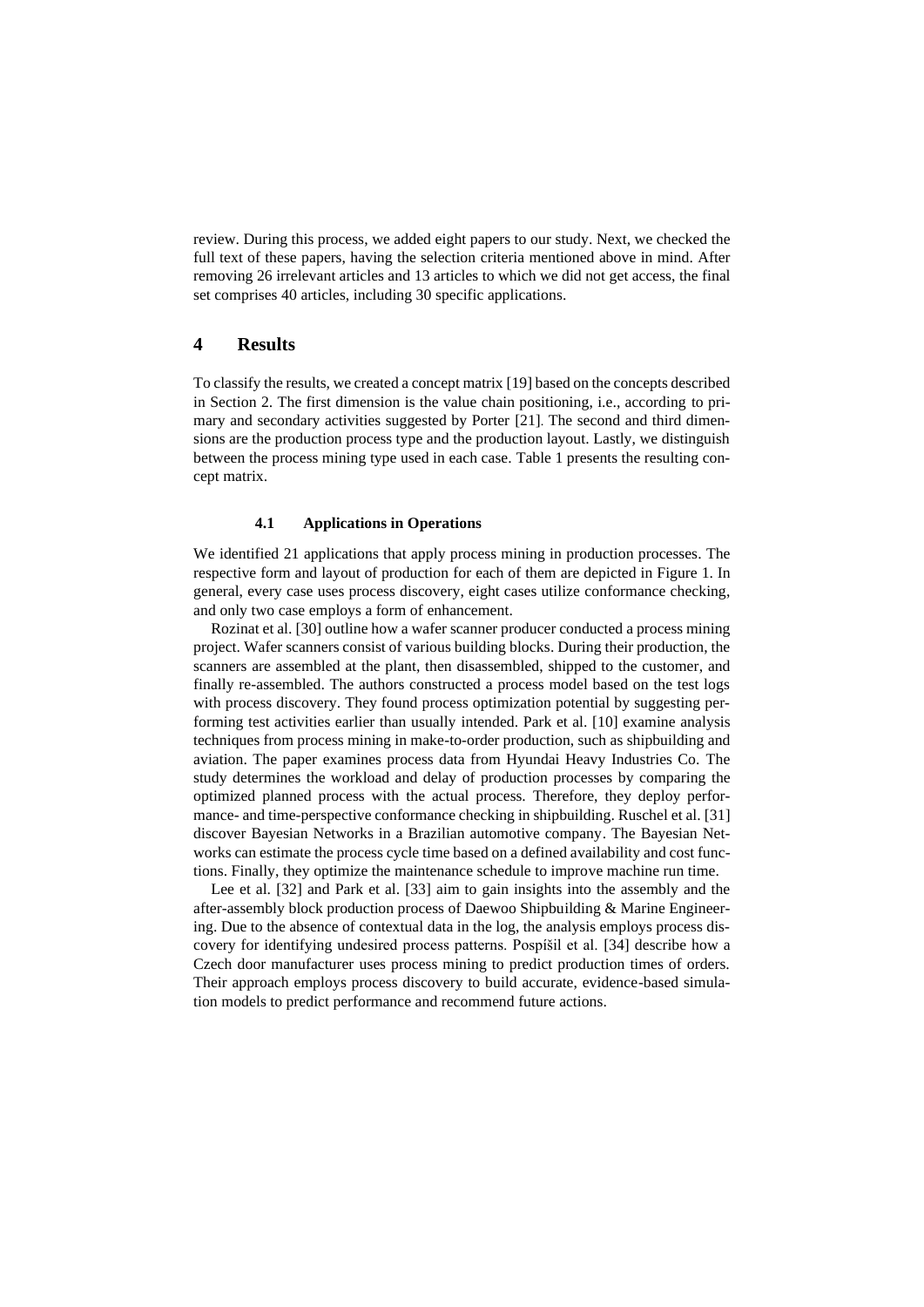|                                             | Value chain<br>positioning |                   |                    |                         |                         | Production<br>process type |       |                          |                 | Produc-<br>tion<br>layout |          |                | <b>Process</b><br>mining<br>type |                      |                |
|---------------------------------------------|----------------------------|-------------------|--------------------|-------------------------|-------------------------|----------------------------|-------|--------------------------|-----------------|---------------------------|----------|----------------|----------------------------------|----------------------|----------------|
|                                             | Operations                 | Inbound logistics | Outbound logistics | Marketing & Sales       | Services                | Job                        | Batch | $\mathop{\mathrm{Line}}$ | Continuous flow | Job shop                  | Cellular | Assembly line  | Discovery                        | Conformance checking | Enhancement    |
| # of appearances: $\bullet$                 | $\overline{21}$            | $\overline{5}$    | $\overline{5}$     | $\overline{\mathbf{3}}$ | $\overline{\mathbf{3}}$ | 6                          | 9     | 4                        | $\overline{2}$  | $\overline{\mathbf{3}}$   | 10       | $\overline{7}$ | 30                               | 8                    | $\overline{2}$ |
| Altan and Birgün [35]                       |                            |                   |                    |                         |                         |                            |       |                          |                 |                           |          |                |                                  |                      |                |
| Benayadi et al. [36]; Viale et al. [37, 38] |                            |                   |                    |                         |                         |                            |       |                          |                 |                           |          |                |                                  |                      |                |
| Bettacchi et al. [39]                       |                            |                   |                    |                         |                         |                            |       |                          |                 |                           |          |                |                                  |                      |                |
| Bhogal and Garg [40]                        |                            |                   |                    |                         |                         |                            |       |                          |                 |                           |          |                |                                  |                      |                |
| Brzychczy et al. [41]                       |                            |                   |                    |                         |                         |                            |       |                          |                 |                           |          |                |                                  |                      |                |
| Celonis AG [42]                             |                            |                   |                    |                         |                         |                            |       |                          |                 |                           |          |                |                                  |                      |                |
| Celonis AG [43]                             |                            |                   |                    |                         |                         |                            |       |                          |                 |                           |          |                |                                  |                      |                |
| Denno et al. [44]                           |                            |                   |                    |                         |                         |                            |       |                          |                 |                           |          |                |                                  |                      |                |
| Abonyi and Dörgő [45]                       |                            |                   |                    |                         |                         |                            |       |                          |                 |                           |          |                |                                  |                      |                |
| Engel and Bose [46]                         |                            |                   |                    |                         |                         |                            |       |                          |                 |                           |          |                |                                  |                      |                |
| ER et al. [47, 48]                          |                            |                   |                    |                         |                         |                            |       |                          |                 |                           |          |                |                                  |                      |                |
| Fleig et al. [49]                           |                            |                   |                    |                         |                         |                            |       |                          |                 |                           |          |                |                                  |                      |                |
| Fluxicon [22, 50]                           |                            |                   |                    |                         |                         |                            |       |                          |                 |                           |          |                |                                  |                      |                |
| Ho and Lau [51]                             |                            |                   |                    |                         |                         |                            |       |                          |                 |                           |          |                |                                  |                      |                |
| Ho et al. [52]                              |                            |                   |                    |                         |                         |                            |       |                          |                 |                           |          |                |                                  |                      |                |
| Knoll et al. [53]                           |                            |                   |                    |                         |                         |                            |       |                          |                 |                           |          |                |                                  |                      |                |
| Koosawad et al. [54]                        |                            |                   |                    |                         |                         |                            |       |                          |                 |                           |          |                |                                  |                      |                |
| Lee et al. [32, 55]; Park et al. [33, 56]   |                            |                   |                    |                         |                         |                            |       |                          |                 |                           |          |                |                                  |                      |                |
| Meincheim et al. [57]                       |                            |                   |                    |                         |                         |                            |       |                          |                 |                           |          |                |                                  |                      |                |
| Nagy et al. [58, 59]                        |                            |                   |                    |                         |                         |                            |       |                          |                 |                           |          |                |                                  |                      |                |
| Park et al. [10]                            |                            |                   |                    |                         |                         |                            |       |                          |                 |                           |          |                |                                  |                      |                |
| Paszkiewicz [60]                            |                            |                   |                    |                         |                         |                            |       |                          |                 |                           |          |                |                                  |                      |                |
| Pospíšil et al. [34]                        |                            |                   |                    |                         |                         |                            |       |                          |                 |                           |          |                |                                  |                      |                |
| QPR Software Plc [61]                       |                            |                   |                    |                         |                         |                            |       |                          |                 |                           |          |                |                                  |                      |                |
| QPR Software Plc [62]                       |                            |                   |                    |                         |                         |                            |       |                          |                 |                           |          |                |                                  |                      |                |
| Rozinat et al. [30, 63]                     |                            |                   |                    |                         |                         |                            |       |                          |                 |                           |          |                |                                  |                      |                |
| Ruschel et al. [31]                         |                            |                   |                    |                         |                         |                            |       |                          |                 |                           |          |                |                                  |                      |                |
| Saravanan and Rama Sree [64]                |                            |                   |                    |                         |                         |                            |       |                          |                 |                           |          |                |                                  |                      |                |
| Ulsan Institute [65]; Son et al. [66]       |                            |                   |                    |                         |                         |                            |       |                          |                 |                           |          |                |                                  |                      |                |
| Viale et al. [67]                           |                            |                   |                    |                         |                         |                            |       |                          |                 |                           |          |                |                                  |                      |                |

<span id="page-7-0"></span>**Table 1.** Overview on applications of process mining by production layout, production process, and their value chain positioning.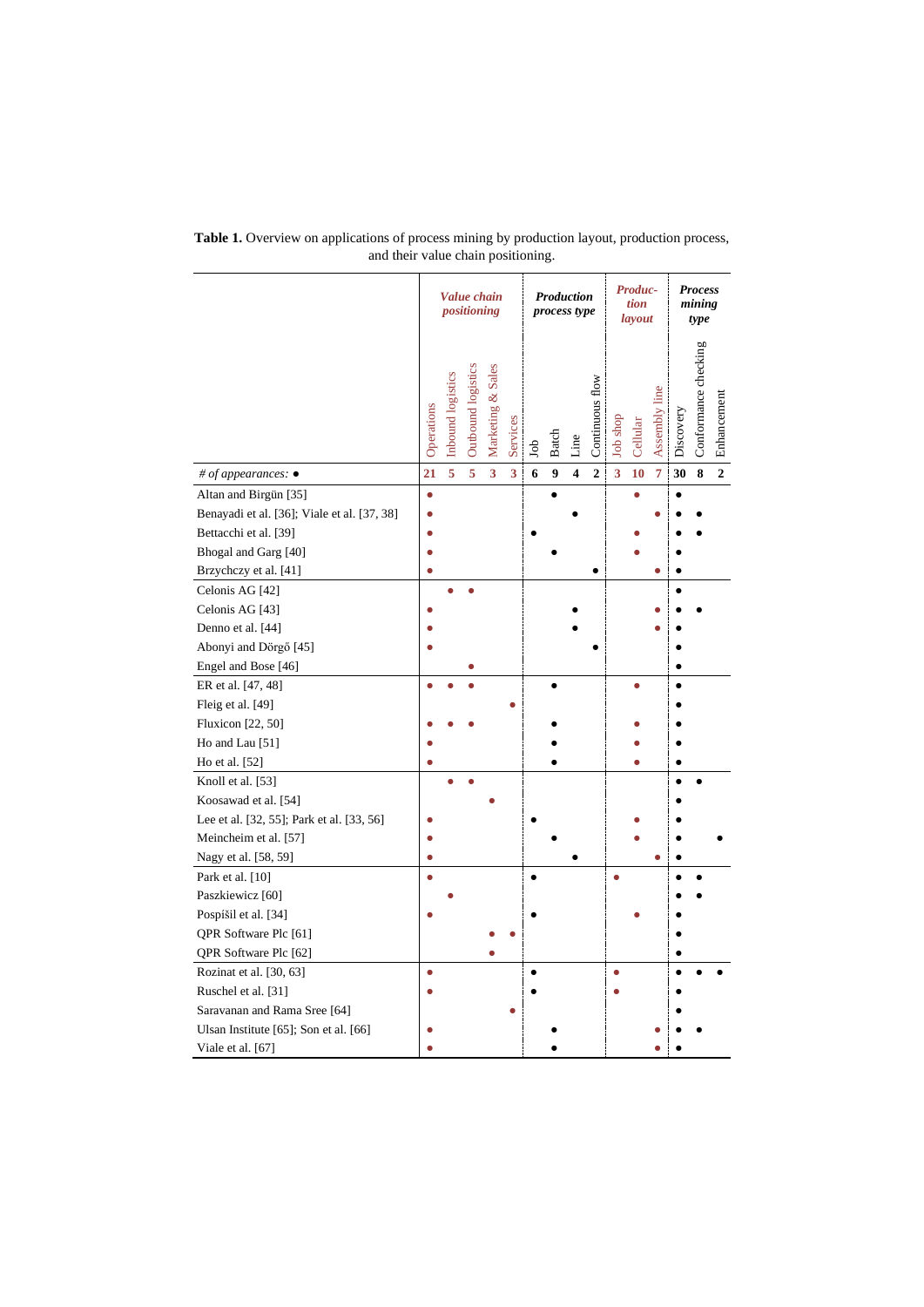

<span id="page-8-0"></span>**Figure 1.** Distribution of process mining applications in operations by production process type and production layout.

The coffee machine manufacturer Nuova Simonelli validates and analyses their production process with process mining [\[39\].](#page-15-18) The company has six production lines; each of them is divided into stations that serve specific purposes. In this case, the approach is to apply five different discovery algorithms. Subsequently, the analysts use conformance checking to show which of the algorithms leads to the most accurate resulting model. The company could then optimize their process regarding the recommendations derived from the discovered process models.

Meincheim et al. [\[57\]](#page-16-17) describe how WEG, a Brazilian energy solutions provider and electric motor producer, applies process mining. The company conducts the production planning for each custom control panel. After that, they set up a production route for one batch. The production operators decide which machines take part in the assembling.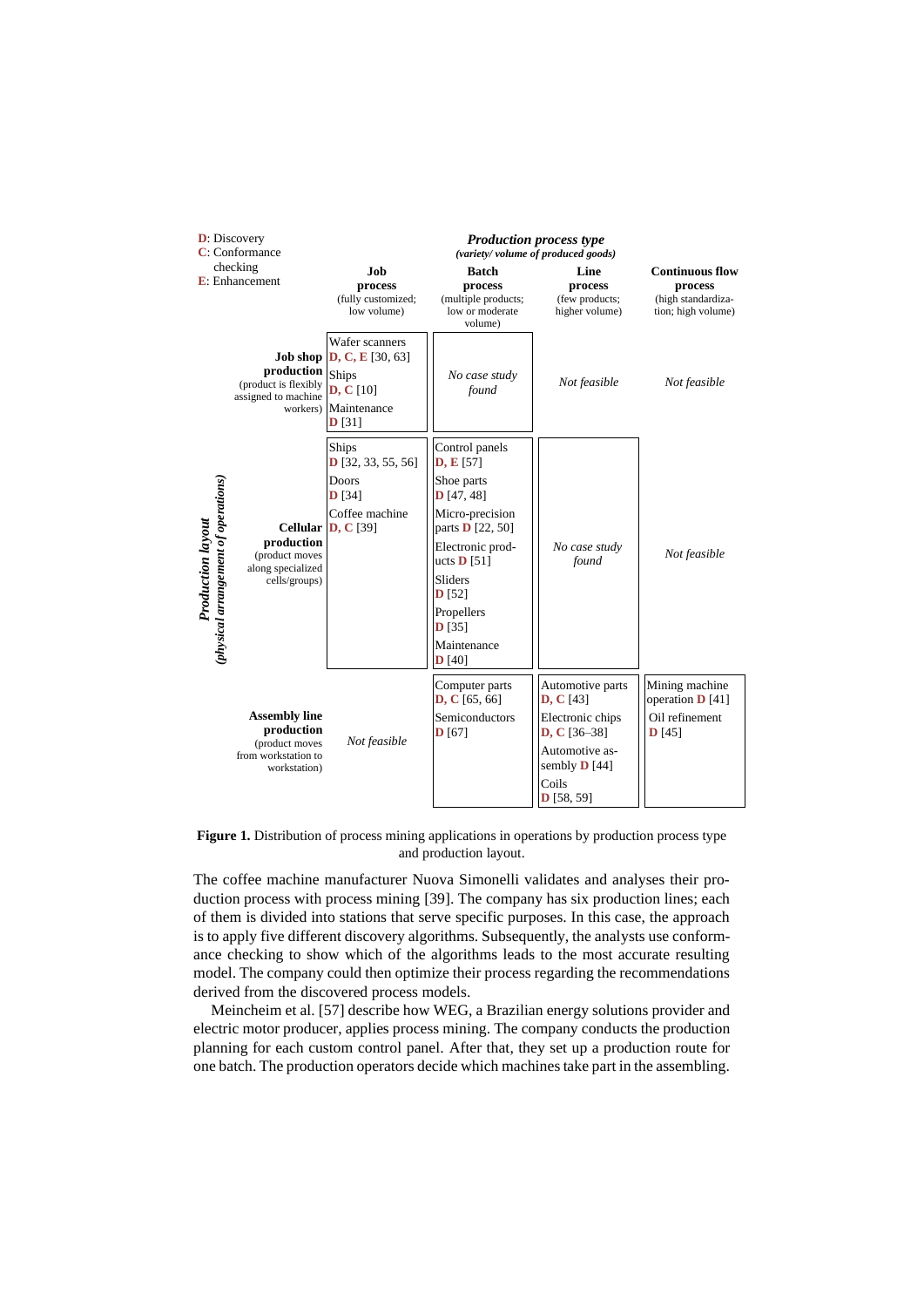The authors use discovery to analyze the as-is process and afterward enhance the generated models with additional insights from further analysis of the activity frequencies and variants. Thus, this study is the only application that employs enhancement. The authors show that production operators rearrange the shop floor according to currently available resources instead of waiting for the optimal machine assignment. The shoe manufacturer PT. XYZ Indonesia uses process mining to optimize production planning and warehouse management processes [\[47](#page-16-7)[, 48\].](#page-16-8) Using discovery, the company identified deviations between their demand prognosis and the actual demand. Such deviations cause errors in production planning and require resource-intensive rescheduling activities. Veco aims to reduce lead time in its production plant for micro-precision parts [\[22](#page-15-1)[,](#page-16-10)  [50\].](#page-16-10) The main challenge in their production is that only the finished product can be assessed regarding quality. To get early feedback, the company desires to keep the production cycles short. Veco identified which workstations cause the most delays by visualizing the as-is processes with discovery. The company could improve the flexibility in departments involved in later stages of the production. Ho et al. [\[52\]](#page-16-12) implemented process discovery with neural networks and fuzzy logic at a slider manufacturer to reduce rework and scrap rates. Ho and Lau [\[51\]](#page-16-11) implemented real-time process analysis with process discovery from various data sources at a computer electronics producer. The overall objective was to reduce rework. One study uses process discovery with data from a manufacturing system to increase the transparency in propeller production during the implementation of new production technologies [\[35\].](#page-15-14) I[n \[40\],](#page-16-0) the authors apply process discovery, including a variant analysis, to examine rework activities and machinery breakdown. To improve future executions, the authors design a new model tobe model from the discovered model.

Son et al. [\[66\]](#page-17-8) and Ulsan Institute [\[65\]](#page-17-7) apply process mining at Samsung Electro Mechanics. Although process discovery discloses a high variation in machine utilization, conformance checking only identifies minor deviations between the actual and planned process. Today, Samsung uses the information to balance the machine utilization. STMicroelectronics, a semiconductor producer from Switzerland, utilizes process mining to gain transparency [\[67\].](#page-17-9) The production process consists of more than a thousand process variants. Because of the process's complexity, modifying it based on a customer's demand is prone to errors. Therefore, STMicroelectronics wants to discover accurate process models based on event logs from the production processes.

Eissmann, a German automotive supplier, uses process mining to digitize its processes [\[43\].](#page-16-3) Especially the purchase-to-pay, the master data management, and the production processes are continuously monitored. Besides, Eissmann can assure quality in labor-intensive process steps by revealing bottlenecks with discovery, e.g., when working with leather whose processing needs to be finished after a fixed amount of time. Denno et al[. \[44\]](#page-16-4) apply process discovery based on genetic programming to incorporate probabilistic and causal information into the discovered model. In their evaluation, the discovered model is used for scheduling. Nagy et al[. \[59\]](#page-17-1) apply several process mining techniques in coil manufacturing to find distributions of faulty products in the entire production. In [\[58\],](#page-17-0) the authors further develop their process mining application for real-time analysis. Three related studies at STMicroelectronics strive to create largescale process models for electronic chip manufacturing [\[36](#page-15-15)[–38\].](#page-15-17) These cases employ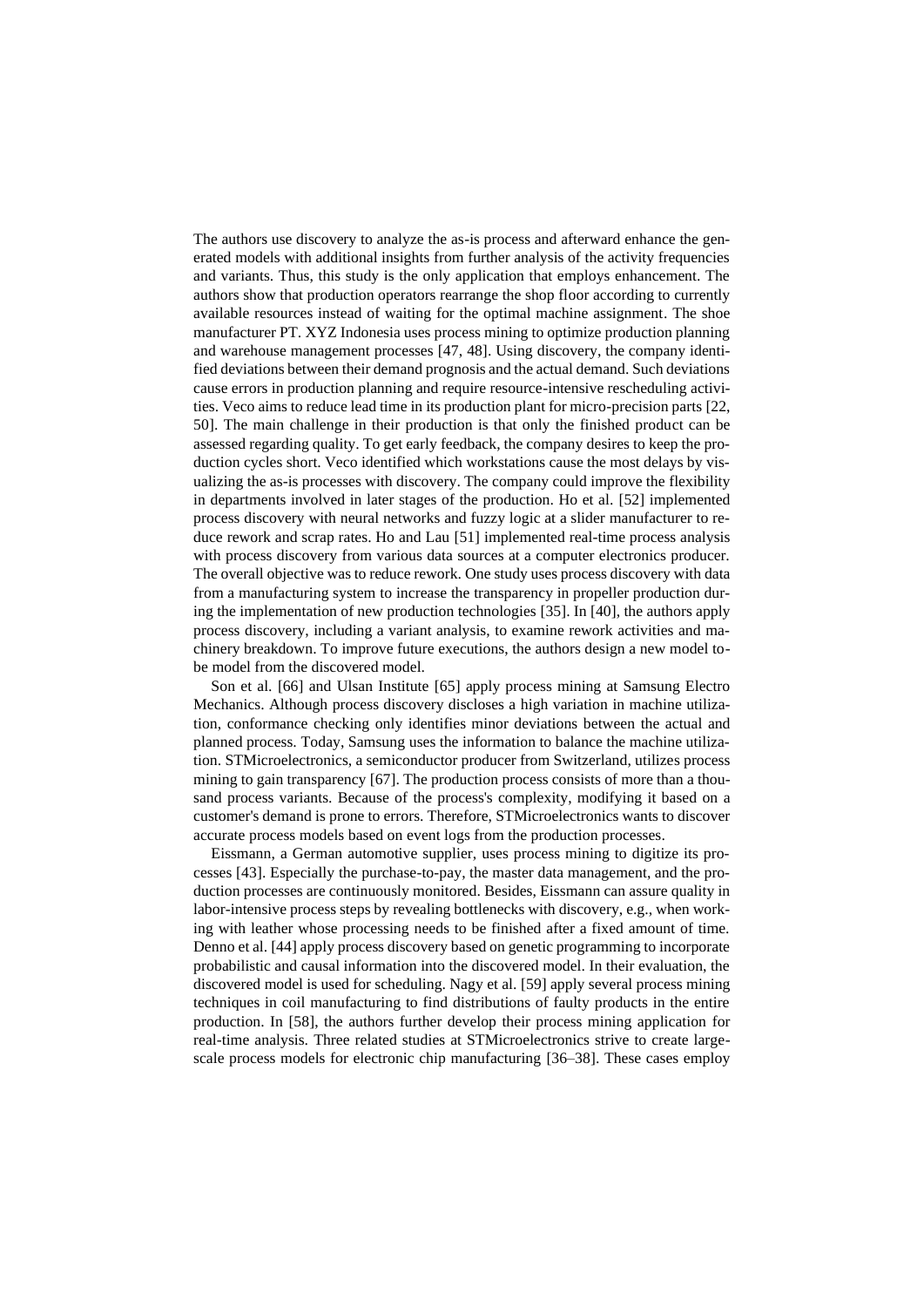different discovery strategies extended by stochastic approaches, time data, and sequence alignment to generate high-quality process models. One study investigates the application of process mining in mining operations to identify opportunities for operational improvement [\[41\].](#page-16-1) It describes the first application of process mining to investigate the working process of a roof bolter operating in an underground mine. Abonyi and Dörgő [\[45\]](#page-16-5) use process mining at an industrial delayed-coker plant to identify frequent operations that lead to alarms. Their objective was to lower the number of alarms raised during production.

#### **4.2 Application in Primary Activities other than Operations**

Nine additional cases show process mining applications in primary activities other than production operations.

Four of these cases employ process mining in logistics processes. Engel et al. [\[46\]](#page-16-6) analyze the ordering, delivery, and invoicing at a consumer goods producer. The company wanted to identify the items that take the longest until they can be delivered. In this paper, only a subset of the process data was available, which aggravates drawing generalizable conclusions. Neste oil is an oil and gas provide[r \[42\].](#page-16-2) They analyzed their procurement and logistic processes with discovery and conformance checking to identify deviations. Knoll et al. [\[53\]](#page-16-13) examine the inbound logistics for the mixed-model assembly line at a German car manufacturer, whereby they discovered unknown process paths and facilitated process transparency. Paszkiewicz [\[60\]](#page-17-2) examines the inventory management of a mattress producer with an emphasis on conformance checking. The authors checked conformance to a process model as well as policies. Based on the results, the firm organized training for storekeepers and rearranged warehouse management.

Three of the identified case studies examine production-related service processes. MG Motors, a car producer, operates a sales and service unit in India [\[64\].](#page-17-6) The authors evaluate fifty troubleshooting methods of motorcycle repair with process mining. The company discovers a process model from data that helps mechanics during process execution. Finally, the authors conclude that unstructured processes pose a challenge to process mining. Vaisala, a producer of measuring instruments and sensors, used discovery to visualize support and repair processes [\[61\].](#page-17-3) The gathered insights enable the company to support change management through fast verification of process actions. In another case, the authors apply process mining in the implementation of an enterprise resource planning system in a production setting [\[49\].](#page-16-9) They find that process mining can aid in the selection of a process template from process databases such as the SAP Best Practices Explorer.

Additional two cases focused on the application in marketing and sales. QPR Software Plc [\[61](#page-17-3)[, 62\]](#page-17-4) analyzes the relation between data from opportunity processes and delivery processes in the PAIS of a steel construction company. The case study compares the planned sales to the numbers from the discovered delivery processes. The unveiled deviations led to the adjustment of the planned process. Koosawad [\[54\]](#page-16-14) shows how process mining can help to improve the efficiency of a car manufacturer's sales process. The company analyzes the participation of each employee in a car sale. An in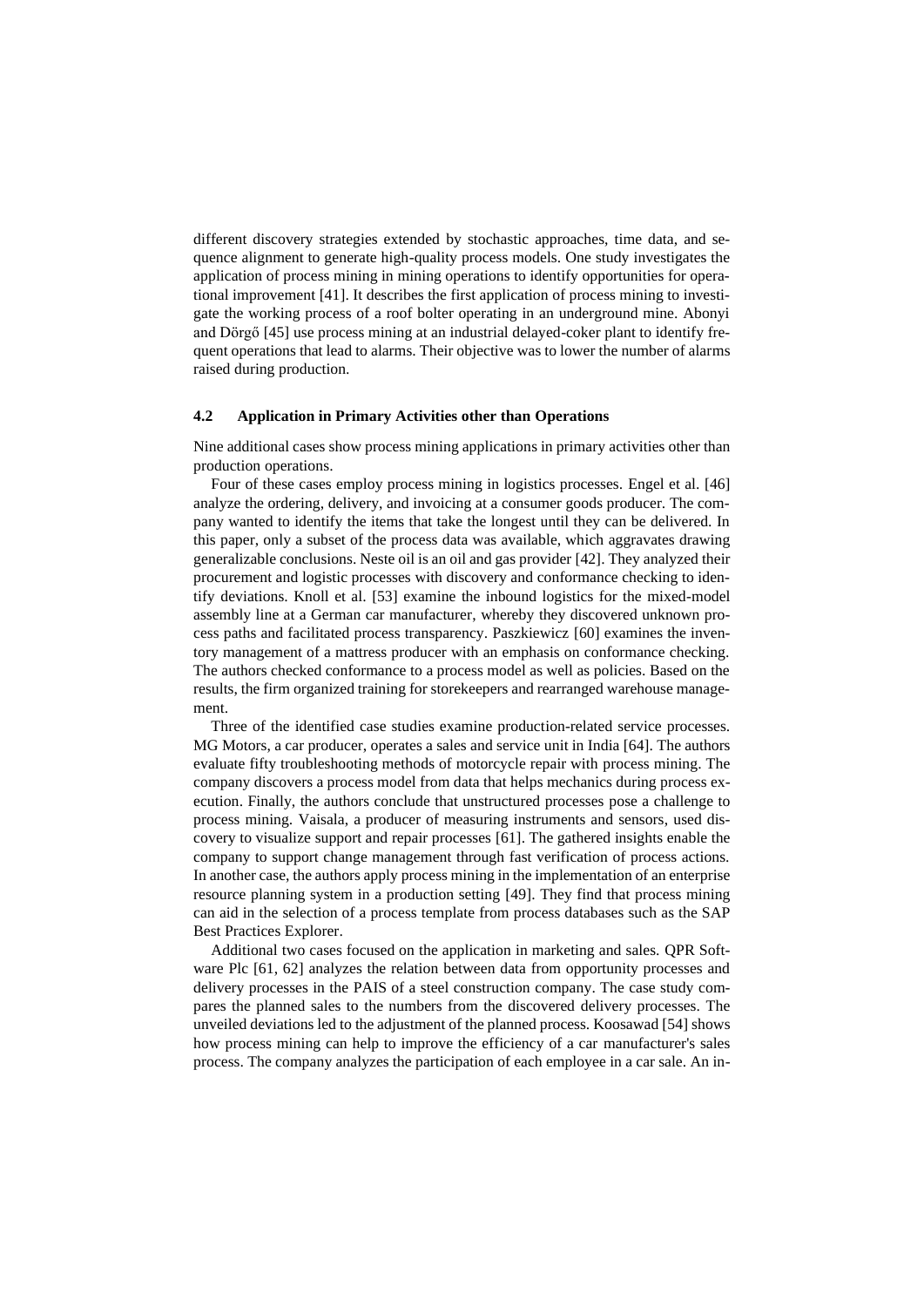depth discovery analysis unveiled that some employees perform better than others. Subsequently, the company established best practices by analyzing the procedures of successful sellers.

#### **5 Discussion**

#### **5.1 Findings**

We found three main areas of application for production companies that use process mining in their operative processes. First, companies try to gather information about repair and rework steps in the production process. Previous research shows how process mining can identify repair activities as bottlenecks and root-cause for disadvantageous machine disposition. Second, quality assurance as an area of interest for process mining is outlined. Third, the largest proportion of applications concerns machine utilization and workstation efficiency. We conclude that several companies could optimize the performance of these production processes with process mining.

The prevalent production setting for process mining is the batch process with a cellular production layout. In contrast to line and continuous-flow processes, these production forms require resource and workstation allocation relatively often. This hypothesis is supported by the high number of process mining applications that attempt to optimize machine utilization and workstation efficiency. Most of these studies use filtering for data attributes to identify bottlenecks in the production process. Consequently, the firms can redesign the processes based on these insights.

Except for continuous-flow processes, process discovery can identify repair and rework in a similar manner by creating Petri nets or Fuzzy models [\[45](#page-16-5)[, 51\].](#page-16-11) Due to the rearrangement of the job shop layout with every production process step, repair and rework becomes a costly problem when temporary solutions need to be installed for reworking a previous process step. Hence, in such settings, users apply process mining to identify potential sources of rework.

Process mining can potentially improve continuous-flow processes [\[41\].](#page-16-1) However, both identified case studies had difficulties applying process mining. The event logs contain noise that aggravates process mining [\[45\].](#page-16-5) Furthermore, there is no logical termination of the process, processes run for a long time, and the time span between events is longer than in many other business processes. Hence, these studies rather aim at creating process models of their production rather than creating specific opportunities for business improvement. In such settings, the transferability of process mining is not given yet, and the applicability of conformance checking and enhancement are impeded by the absence of existing process models.

Process mining in primary value chain activities other than operations concerns sales and opportunity management [54, 61, 62], support and repair services [\[61](#page-17-3)[, 64\],](#page-17-6) and logistics [\[33](#page-15-12)[, 42](#page-16-2)[, 46](#page-16-6)[, 53\].](#page-16-13) In some of these cases, the companies use process mining in support activities as well. Except for the enterprises that use process mining in logistics, which also use conformance checking, companies tend to apply process discovery exclusively.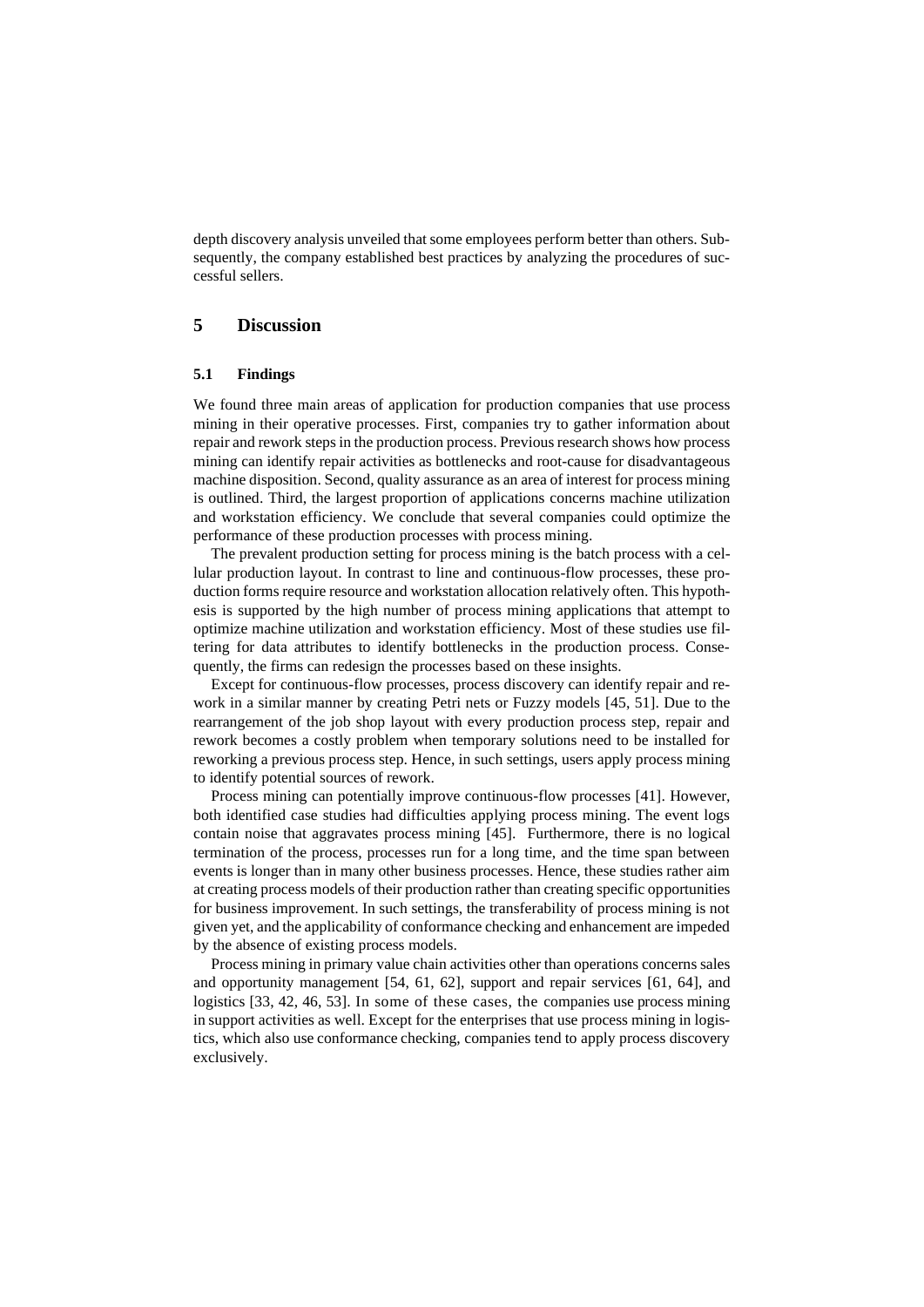Despite the difference in each of the process mining applications, we see a trend regarding the complexity of a production process and the types of process mining. Firms producing complex goods, such as ships, wafer scanners, or cars, are more likely to apply conformance checking or enhancement techniques than companies producing goods in large quantities, e.g., semiconductors, micro-precision parts, propellers. However, this is more of a general trend than a clear observation.

Additionally, Rozinat et al[. \[30\]](#page-15-9) note that their findings were possibly already out of date because they did not apply to the next product generations. Therefore, such process analysis should be carried out iteratively to provide valuable insights.

#### **5.2 Future Research**

Systematic literature reviews should draw implications from previous research for the future, according to Webster and Watson [\[19\].](#page-14-18) Therefore, we outline open topics for future research that should be discussed regarding process mining in the industrial sector.

We found that every process mining application includes process discovery, whereas only a few of the identified cases apply other types of process mining. This dominance of discovery indicates that companies perceive it as the most applicable or useful type of process mining. In most cases, the high-level insights generated through discovery seem to satisfy the expectation of process mining users already. Due to the imbalance of process mining types, an in-depth analysis of process mining users' expectations could bear valuable knowledge to create new process mining methods for production processes.

Conformance checking is only rarely represented throughout the process mining cases. Additionally, enhancement is only applied once in the identified case studies. Both conformance checking and enhancement require a process model for their application. We assume the scope of process models for process planning or as workflow instructions differs from the available event logs regarding the level of detail. Perhaps event logs represent a much finer grain of detail than the rather high-level process models which are created by humans. Companies would need to create process models with a similar scope as the event log from production PAIS. This finding is supported by the fact that only two case studies use process models, which were not created during the project itself, i.e., through process discovery. Those two application cases take place in companies with an assembly-line production layout. Due to the design of an assembly line, the process flow rarely changes. Most products pass through similar process steps in a similar order. Thus, firms with an assembly line can create more detailed production process models with reasonable effort. We believe research and practice would profit from studies on existing production process modeling practices. A deeper understanding of the scope of the process in these areas might facilitate more target-oriented process analyses. Furthermore, the difference in the degree of detail in manually modeled processes and existing event logs should be solved by either aggregation techniques regarding events or modeling at the event-level of a process.

Even though the quality and availability of data are presumably higher in assemblyline layouts, companies who apply process mining mostly operate a cellular production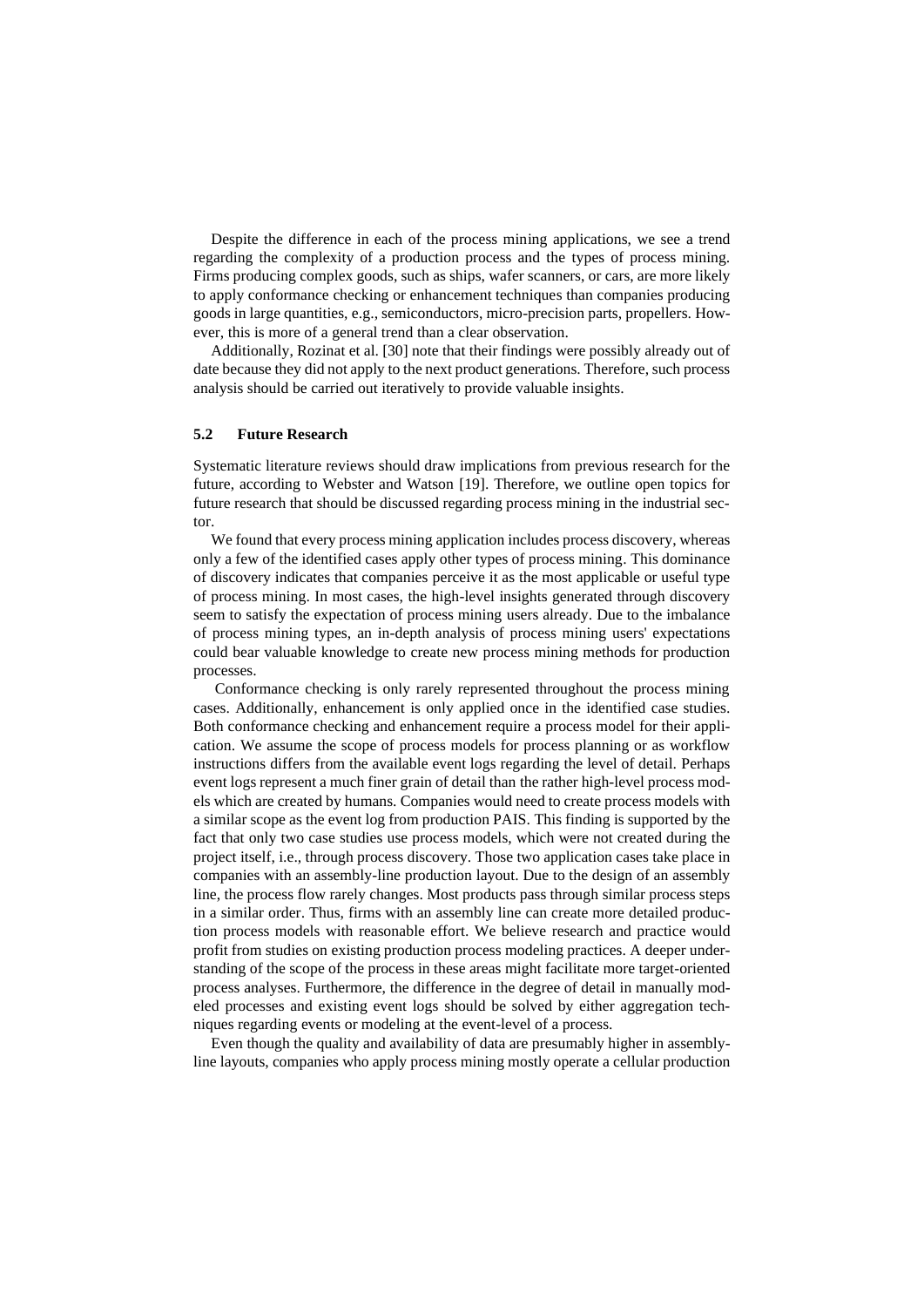layout. We assume that companies want to apply process mining in cases that seem more complex and that can take different paths in a production process. With a cellular layout, it is presumably less likely that the processes are planned as accurately as in assembly-line layouts. Additionally, the production is more standardized than in settings that use the job-shop layout. Consequently, PAIS can protocol process steps within the cells. Still, the finding requires a deeper analysis of the actual reasons.

We believe that for the progress of process mining in production, an analysis of the maturity of the process mining project, the production under examination, and the data quality might provide valuable insights. A descriptive and prescriptive maturity model can support companies and researchers when starting or further developing their process mining projects in a production setting [\[68\].](#page-17-10)

#### **5.3 Limitations**

Although we conducted this research with our best efforts, the paper underlies some limitations. First, while we included the most frequent keywords in the search string, we might have omitted relevant papers or case studies. We further included productionrelated keywords in the search, which might have caused the omission of articles that do not explicate the area of application. However, we tried to minimize the risk by conducting forward and backward searches. Second, the relatively low number of existing practical reports and case studies aggravates the findings' generalizability. Still, the identified papers cover different industries and can thereby grant some level of generalizability. Third, the process mining studies from practice are mostly provided by process mining vendors, i.e., Celonis AG, Fluxicon, and QPR Software. Thus, these reports are probably handpicked regarding the success of the process mining application. However, since the IEEE Taskforce added the cases to their database, we believe that the studies contain valuable information about where successful process mining applications in the industrial sector were conducted.

### **6 Conclusion**

This paper presents the results of a systematic literature review on applications of process mining in the industrial sector. Therefore, we provide a rough overview of the existing process mining studies. We show that most companies who apply process mining make use of cellular production layouts. Regarding the process mining type, analysts implement discovery in every case, whereas conformance checking was applied only in assembly-line production layouts with process models that existed prior to the process mining project. Only one study applied an enhancement technique to amend a beforehand discovered process model. Further, our findings show that enterprises in the production industry apply process mining in several business areas, i.e., logistics, delivery, quality management, sales, and opportunity management.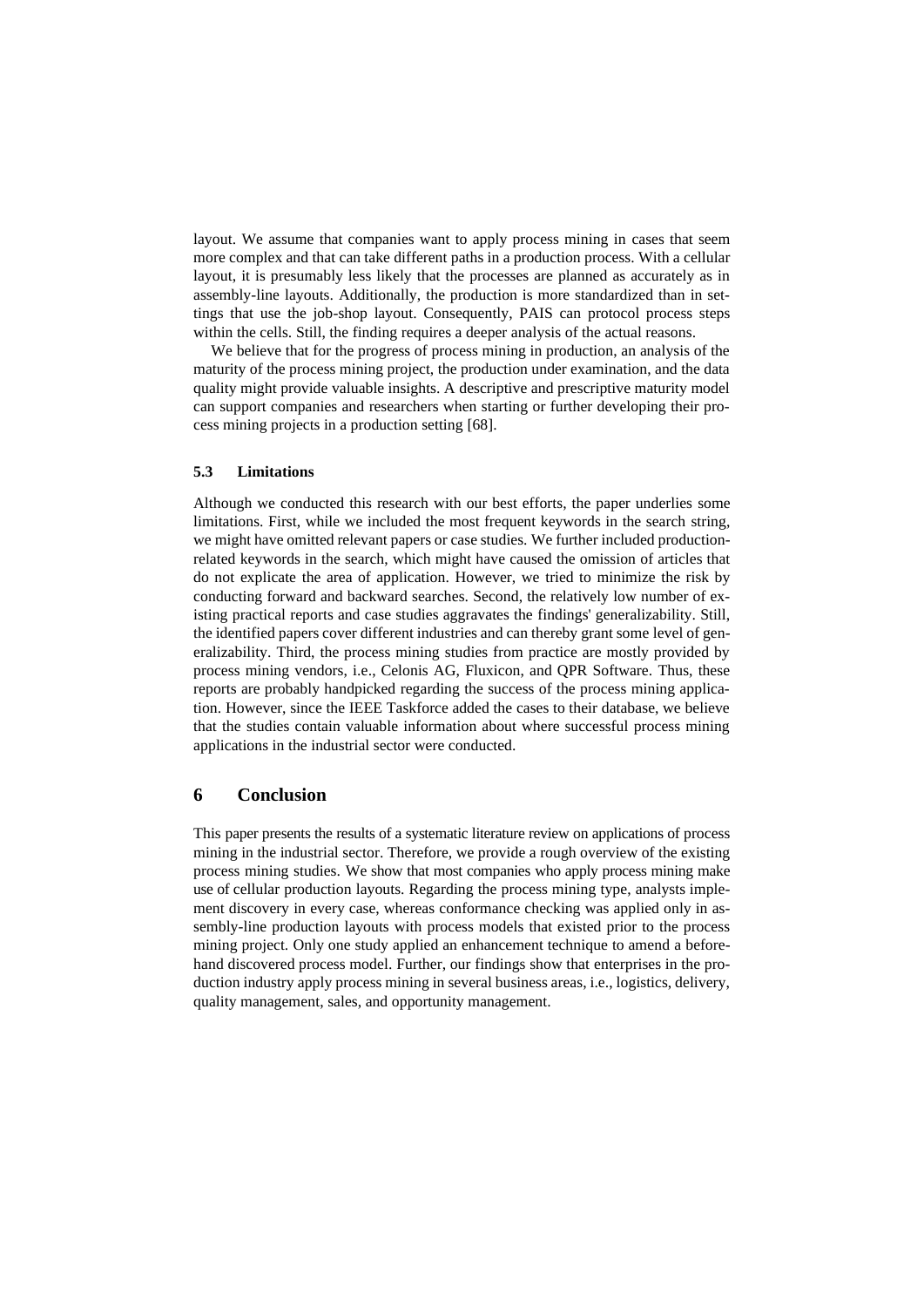### **References**

- <span id="page-14-0"></span>1. Urbach, N., Ahlemann, F., Böhmann, T., Drews, P., Brenner, W., Schaudel, F., Schütte, R.: The impact of digitalization on the IT department. Business & Information Systems Engineering 61, 123–131 (2019)
- <span id="page-14-1"></span>2. van der Aalst, W. et al.: Process Mining Manifesto. In: Daniel, F., Barkaoui, K., Dustdar, S. (eds.) Business Process Management Workshops, 99, pp. 169–194. Springer Berlin Heidelberg, Berlin, Heidelberg (2012)
- <span id="page-14-2"></span>3. van der Aalst, W., Reijers, H.A., Weijters, A.J.M.M., van Dongen, B.F., Alves de Medeiros, A.K., Song, M., Verbeek, H.M.W.: Business process mining: An industrial application. Information Systems 32, 713–732 (2007)
- <span id="page-14-3"></span>4. Jans, M., Soffer, P., Jouck, T.: Building a valuable event log for process mining: an experimental exploration of a guided process. Enterprise Information Systems 13, 601–630 (2019)
- <span id="page-14-4"></span>5. Kenessey, Z.: The primary, secondary, tertiary and quaternary sectors of the economy. Rev Income Wealth 33, 359–385 (1987)
- <span id="page-14-5"></span>6. Alexander, M.: Six Sigma: The Breakthrough Management Strategy Revolutionizing the World's Top Corporations. Technometrics 43, 370 (2001)
- <span id="page-14-6"></span>7. Bates, J.A., Parkinson, J.R.: Business economics. Blackwell, Oxford (1971)
- <span id="page-14-7"></span>8. Kalpakjian, S., Schmid, S.: Manufacturing engineering and technology. Prentice Hall, New York (2010)
- <span id="page-14-8"></span>9. Krajewski, L.J., Malhotra, M.K., Ritzman, L.: Operations Management: Processes and Supply Chains. Pearson, Harlow (2019)
- <span id="page-14-9"></span>10. Park, M., Song, M., Baek, T.H., Son, S., Ha, S.J., Cho, S.W.: Workload and Delay Analysis in Manufacturing Process Using Process Mining. In: Bae, J., Suriadi, S., Wen, L. (eds.) Asia Pacific Business Process Management, 219, pp. 138–151. Springer International Publishing, Cham (2015)
- <span id="page-14-10"></span>11. Ishaq Bhatti, M., Awan, H.M., Razaq, Z.: The key performance indicators (KPIs) and their impact on overall organizational performance. Qual Quant 48, 3127–3143 (2014)
- <span id="page-14-11"></span>12. Mannhardt, F.: Multi-perspective process mining. Eindhoven (2018)
- <span id="page-14-12"></span>13. Kurniati, A.P., Johnson, O., Hogg, D., Hall, G.: Process mining in oncology: A literature review. Proceedings of the 6th International Conference on Information Communication and Management (ICICM), 291–297 (2016)
- <span id="page-14-13"></span>14. Farid, N., Kamps, M. de, Johnson, O.: Process Mining in Frail Elderly Care: A Literature Review. Proceedings of the 12th International Joint Conference on Biomedical Engineering Systems and Technologies, 332–339 (2019)
- <span id="page-14-14"></span>15. Rojas, E., Munoz-Gama, J., Sepúlveda, M., Capurro, D.: Process mining in healthcare: A literature review. Journal of Biomedical Informatics 61, 224–236 (2016)
- <span id="page-14-15"></span>16. Ghasemi, M., Amyot, D.: Process mining in healthcare: a systematised literature review. International Journal of Electronic Healthcare 9, 60 (2016)
- <span id="page-14-16"></span>17. Jokonowo, B., Claes, J., Sarno, R., Rochimah, S.: Process Mining in Supply Chains: A Systematic Literature Review. International Journal of Electrical and Computer Engineering (IJECE) 8 (2018)
- <span id="page-14-17"></span>18. Nugroho Yahya, B.: The Development of Manufacturing Process Analysis: Lesson Learned from Process Mining. Jurnal Teknik Industri 16 (2014)
- <span id="page-14-18"></span>19. Webster, J., Watson, R.T.: Analyzing the Past to Prepare for the Future: Writing a Literature Review. MIS Q 26, xiii–xxiii (2002)
- <span id="page-14-19"></span>20. Kitchenham, B.: Procedures for Performing Systematic Reviews. Keele University, 1–26 (2004)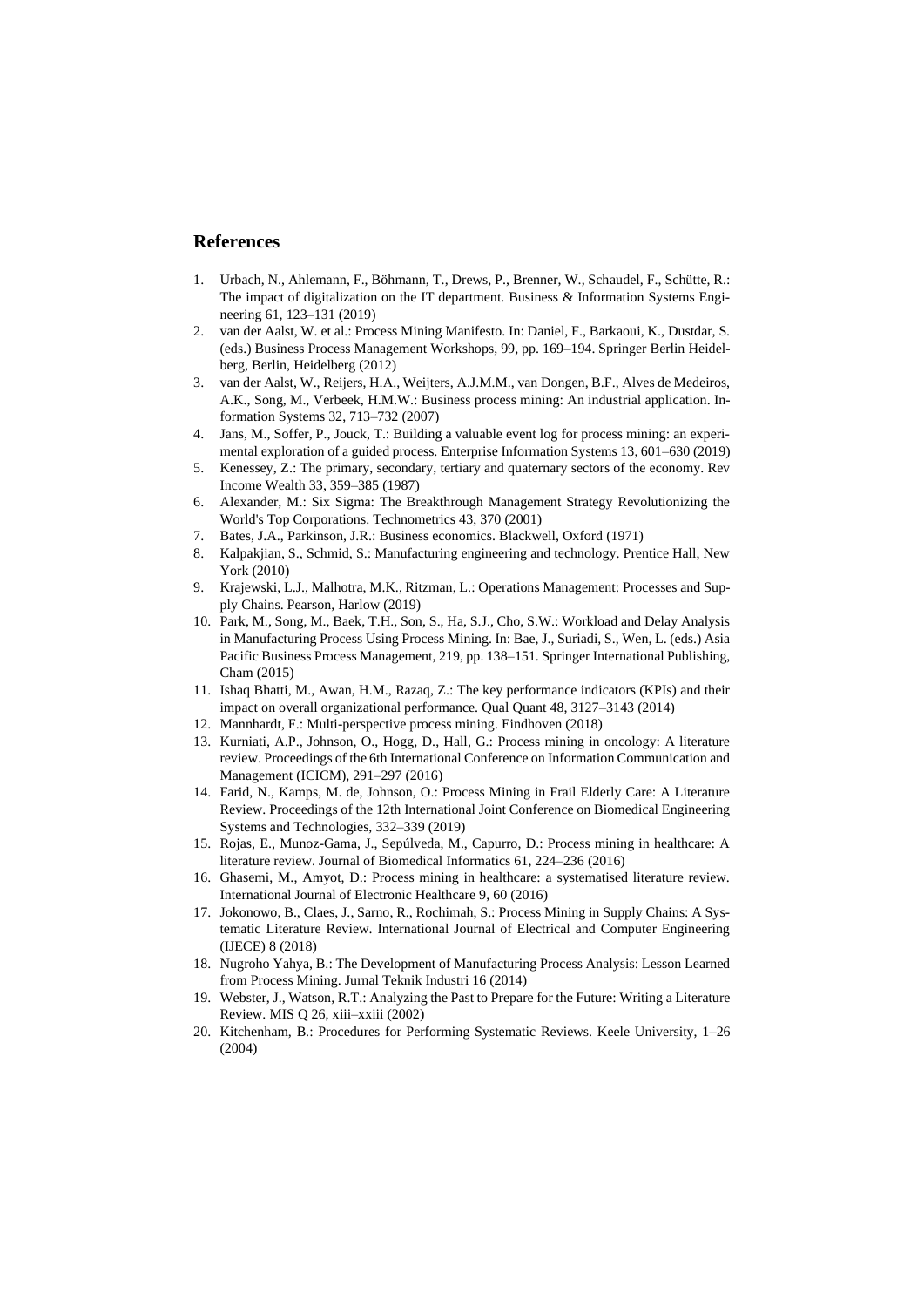- <span id="page-15-0"></span>21. Porter, M.E.: Competitive advantage: creating and sustaining superior performance. Free Press, New York (1985)
- <span id="page-15-1"></span>22. Fluxicon BV: Leveraging human process knowledge via process mining (2016)
- <span id="page-15-2"></span>23. Fandel, G., Fistek, A., Stütz, S.: Produktionsmanagement. Springer (2009)
- <span id="page-15-3"></span>24. Grabner, T.: Operations Management. Springer, Wiesbaden (2017)
- <span id="page-15-4"></span>25. Paré, G., Trudel, M.-C., Jaana, M., Kitsiou, S.: Synthesizing information systems knowledge: A typology of literature reviews. Information & Management 52, 183–199 (2015)
- <span id="page-15-5"></span>26. Okoli, C.: A Guide to Conducting a Standalone Systematic Literature Review. Communications of the Association for Information Systems 37 (2015)
- <span id="page-15-6"></span>27. Cooper, H.M.: Organizing knowledge syntheses: A taxonomy of literature reviews. Knowledge in Society 1, 104–126 (1988)
- <span id="page-15-7"></span>28. Müller-Bloch, C., Kranz, J.: A Framework for Rigorously Identifying Research Gaps in Qualitative Literature Reviews. In: Proceedings of the 23rd European Conference on Information Systems (ECIS) (2015)
- <span id="page-15-8"></span>29. IEEE CIS Task Force on Process Mining: Process Mining Case Studies, https://www.win.tue.nl/ieeetfpm/doku.php?id=shared:process\_mining\_case\_studies (2019)
- <span id="page-15-9"></span>30. Rozinat, A., Jong, I.S.M. de, Gunther, C.W., van der Aalst, W.M.P.: Process Mining Applied to the Test Process of Wafer Scanners in ASML. IEEE Transactions on Systems, Man, and Cybernetics, Part C (Applications and Reviews) 39, 474–479 (2009)
- <span id="page-15-10"></span>31. Ruschel, E., Santos, E.A.P., Loures, E.d.F.R.: Establishment of maintenance inspection intervals: an application of process mining techniques in manufacturing. J Intell Manuf 467, 103 (2018)
- <span id="page-15-11"></span>32. Lee, S.-k., Kim, B., Huh, M., Cho, S., Park, S., Lee, D.: Mining transportation logs for understanding the after-assembly block manufacturing process in the shipbuilding industry. Expert Systems with Applications 40, 83–95 (2013)
- <span id="page-15-12"></span>33. Park, J., Lee, D., Zhu, J.: An integrated approach for ship block manufacturing process performance evaluation: Case from a Korean shipbuilding company. International Journal of Production Economics 156, 214–222 (2014)
- <span id="page-15-13"></span>34. Pospíšil, M., Mates, V., Hruška, T., Bartík, V.: Process Mining in a Manufacturing Company for Predictions and Planning. International Journal on Advances in Software 6, 283–297 (2013)
- <span id="page-15-14"></span>35. Altan, Z., Birgün, S.: Using Process Mining Approach for Machining Operations. In: Proceedings of the International Symposium for Production Research, pp. 452–464 (2019)
- <span id="page-15-15"></span>36. Benayadi, N., Le Goc, M., Bouché, P.: Using the Stochastic Approach Framework to Model Large Scale Manufacturing Processes. In: Proceedings of the Third International Conference on Software and Data Technologies (ICSOFT), pp. 186–191 (2008)
- <span id="page-15-16"></span>37. Viale, P., Benayadi, N., Le Goc, M., Pinaton, J.: Modeling Large Scale Manufacturing Process from Timed Data - Using the TOM4L Approach and Sequence Alignment Information for Modeling STMicroelectronics' Production Processes. In: Proceedings of the 12th International Conference on Enterprise Information Systems (ICEIS), pp. 129–138 (2010)
- <span id="page-15-17"></span>38. Viale, P., Benayadi, N., Le Goc, M., Pinaton, J.: Discovering Large Scale Manufacturing Process Models from Timed Data - Application to STMicroelectronics' Production Processes. In: Proceedings of the 5th International Conference on Software and Data Technologies (ICSOFT), pp. 227–235 (2010)
- <span id="page-15-18"></span>39. Bettacchi, A., Polzonetti, A., Re, B.: Understanding Production Chain Business Process Using Process Mining: A Case Study in the Manufacturing Scenario. In: Lecture Notes in Business Information Processing, pp. 193–203. Springer (2016)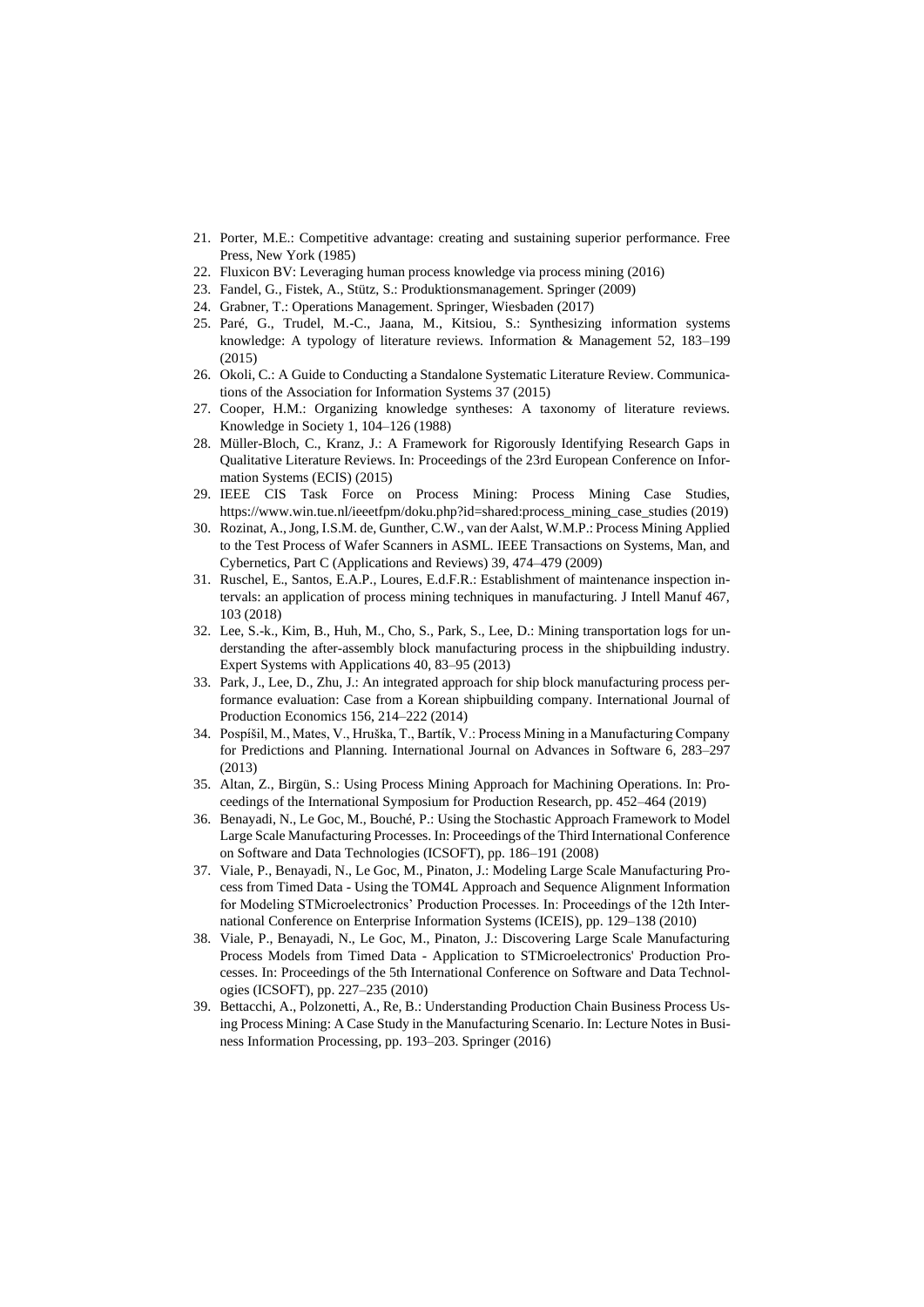- <span id="page-16-0"></span>40. Bhogal, R., Garg, A.: Anomaly Detection and Fault Prediction of Breakdown to Repair Process Using Mining Techniques. In: Proceedings of the International Conference on Intelligent Engineering and Management (ICIEM), pp. 240–245 (2020)
- <span id="page-16-1"></span>41. Brzychczy, E., Gackowiec, P., Liebetrau, M.: Data Analytic Approaches for Mining Process Improvement—Machinery Utilization Use Case. Resources 9, 17 (2020)
- <span id="page-16-2"></span>42. Celonis AG: Big Data is the new oil (2017)
- <span id="page-16-3"></span>43. Celonis AG: Big data-powered tuning for fast and secure processes (2017)
- <span id="page-16-4"></span>44. Denno, P., Dickerson, C., Harding, J.A.: Dynamic Production System Identification for Smart Manufacturing Systems. Journal of Manufacturing Systems 48 (2018)
- <span id="page-16-5"></span>45. Abonyi, J., Dörgő, G.: Process mining in production systems. In: Proceednings of the 23rd IEEE International Conference on Intelligent Engineering Systems (INES), pp. 267–270 (2019)
- <span id="page-16-6"></span>46. Engel, R., Bose, R. P. Jagadeesh Chandra: A Case Study on Analyzing Inter-organizational Business Processes from EDI Messages Using Physical Activity Mining. Proceedings of the 47th Hawaii International Conference on System Sciences (HICSS), 3858–3867 (2014)
- <span id="page-16-7"></span>47. ER, M., Arsad, N., Astuti, H.M., Kusumawardani, R.P., Utami, R.A.: Analysis of production planning in a global manufacturing company with process mining. Journal of Enterprise Information Management 31, 317–337 (2018)
- <span id="page-16-8"></span>48. ER, M., Astuti, H.M., Wardhani, I.R.K.: Material Movement Analysis for Warehouse Business Process Improvement with Process Mining: A Case Study. In: Asia Pacific Business Process Management, pp. 115–127. Springer (2015)
- <span id="page-16-9"></span>49. Fleig, C., Augenstein, D., Mädche, A.: Process Mining for Business Process Standardization in ERP Implementation Projects – An SAP S/4 HANA Case Study from Manufacturing. In: Proceedings of the 16th International Conference on Business Process Management (BPM) (2018)
- <span id="page-16-10"></span>50. Fluxicon BV: Interview with the logistics manager of the year (2018)
- <span id="page-16-11"></span>51. Ho, G.T.S., Lau, H.C.W.: Development of an OLAP-Fuzzy Based Process Mining System for Quality Improvement. In: Shi, Z., Shimohara, K., Feng, D. (eds.) Intelligent Information Processing III, 228, pp. 243–258. Springer, Boston, MA (2007)
- <span id="page-16-12"></span>52. Ho, G.T.S., Lau, H.C.W., Lee, C.K.M., Ip, A.W.H., Pun, K.F.: An intelligent production workflow mining system for continual quality enhancement. Int J Adv Manuf Technol 28, 792–809 (2006)
- <span id="page-16-13"></span>53. Knoll, D., Reinhart, G., Prüglmeier, M.: Enabling value stream mapping for internal logistics using multidimensional process mining. Expert Systems with Applications 124, 130–142 (2019)
- <span id="page-16-14"></span>54. Koosawad, K., Saguansakdiyotin, N., Palangsantikul, P., Porouhan, P., Premchaiswadi, W.: Improving Sales Process of an Automotive Company with Fuzzy Miner Techniques. Proceedings of the 16th International Conference on ICT and Knowledge Engineering (ICT&KE), 1–6 (2018)
- <span id="page-16-15"></span>55. Lee, D., Park, J., Pulshashi, I.R., Bae, H.: Clustering and Operation Analysis for Assembly Blocks Using Process Mining in Shipbuilding Industry. In: Song, M., Wynn, M.T., Liu, J. (eds.) Asia Pacific Business Process Management, 159, pp. 67–80. Springer International Publishing, Cham (2013)
- <span id="page-16-16"></span>56. Park, J., Lee, D., Bae, H.: Event-log-data-based method for efficiency evaluation of block assembly processes in shipbuilding industry. ICIC Express Letters 5, 157–162 (2014)
- <span id="page-16-17"></span>57. Meincheim, A., Garcia, C.d.S., Nievola, J.C., Scalabrin, E.E.: Combining Process Mining with Trace Clustering: Manufacturing Shop Floor Process - An Applied Case. Proceedings of the 29th International Conference on Tools with Artificial Intelligence (ICTAI), 498–505 (2017)